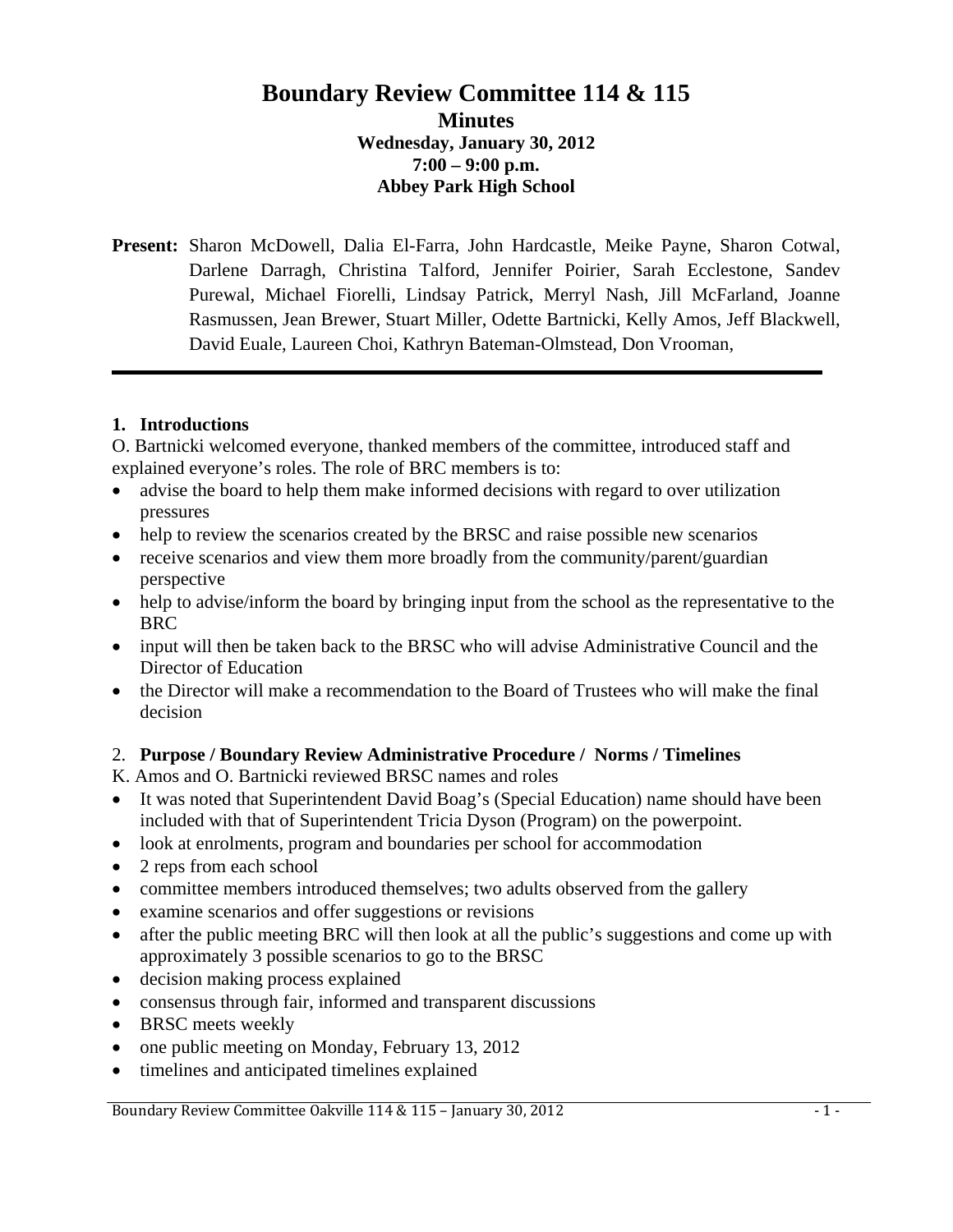## **Questions and Answers:**

- Q. Will tonight's information be any different than what goes to the Public Meeting?
- A. O. Bartnicki explained
	- purpose of these meetings is to come to viable scenarios that will be taken to the public meeting
- Q Will there be a certain time frame that boundaries will not be revised again?
- A.  $\bullet$  presently unknown new school funding and / or future high density residential development could cause the need to revise again
	- the work of the BRC is important to creating the best possible long-term options based on currently known information
- Q. Is there any consideration that the kids will stay in certain schools for 5 years?
- A. It was explained that gr. 7 and 8 are usually grandfathered.
	- Criteria include program viability in English, FI and Spec Ed.
- Q. There is a lot of community frustration with Boundary Review process and result. Did not understand that when it comes down to vote, our opinions are ignored and therefore becomes a waste of time.
- A. This process will hopefully bring good recommendations to take to Administrative Council and then to the Board of Trustees to inform their decision. Comments:
	- previous BRC did not understand that the Director could in fact make changes to our requests.
	- committee needs to understand that the BRSC and the Director can make "tweaks" to the scenarios recommended by the BRC
	- found the last process very helpful and the process was fair
	- D. Euale, Director of Education, explained that his final recommendation for the last BRC in Oakville to the Board included a minor change to reflect what the community wanted with regard to FI in September 2012 and that the Secondary BRC group helped to create a good decision for the high school.
	- group has to keep in mind that they are representing all of the kids in Northwest Oakville and not just their own kids.

## 3. **Criteria for evaluating scenarios discussed**

- Small groups were asked to review the long list of criteria and to rank their top 3
- Program viability and fiscal responsibility were considered non-negotiable criteria.
- Explanation of possible criteria.

Top criteria from groups:

- Proximity to schools
- Accommodation of students in permanent school facilities.
- Balance of overall enrolment
- Stability of long term boundaries
- Grandparenting of students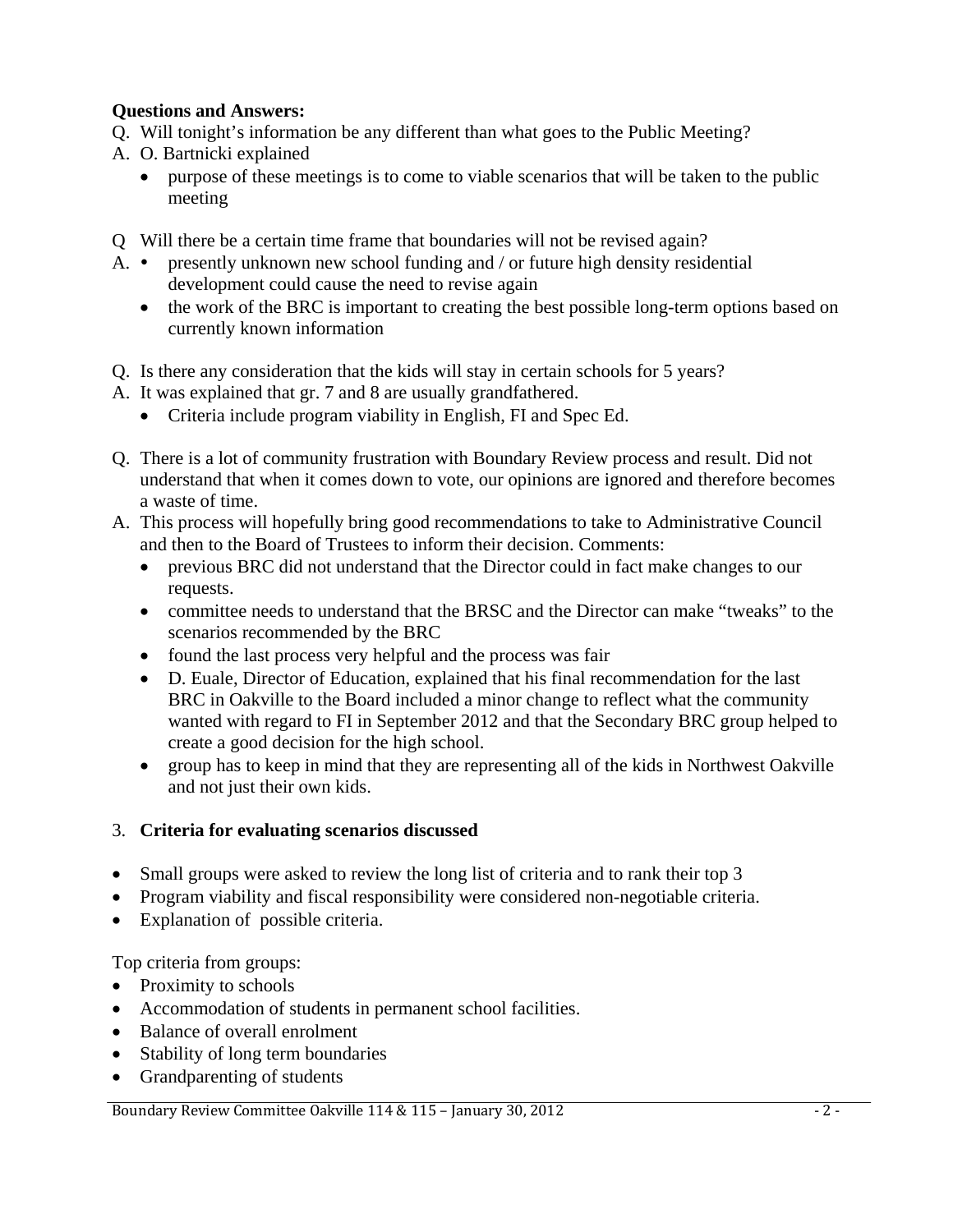### **4. Scenarios and Maps**

Laureen Choi distributed two packages:

- walk-to boundaries for all of the schools as measured by transportation.
- 11 scenarios created by the BRSC
- Q. Why is the Gifted program being bussed to an over-full ward rather than going to a less utilized ward?
	- A. We are using the assumption that current special programs will remain where they are. This follows the current Long Term Accommodation Plan (LTAP).

### **General assumptions pertaining to the 11 scenarios were explained by Laureen.**

- FI uptake in dual track is higher than if the children are moved out of their community school
- Q. Asked for explanation of factors used as assumptions when grandfathering at Forest Trail has been granted to 2014 and English boundaries may change.
- A. O. Bartnicki explained all the criteria involved with Optional Attendance.
- pointed out the chart representing present numbers
- explained the scenario one handout including:
	- o number of portables as decided by site plan
	- o Special Ed. Students,
	- o English student numbers,
	- o French Immersion,
	- o On the Ground (OTG).

K. Bateman Olmstead explained that although the scenario cited that Emily Carr could have 12 portable, it is actually too small for 12 portables due to a large raised berm. Some sites have more flexibility.

Question asked: Could planning bring numbers for Kindergarten kids at each school. Deferred until after the scenarios are all reviewed.

Scenario 1 explained how to read the scenarios. Assume numbers in FI will stay the same except for Abbey Lane if changed to dual track due to a higher uptake.

• only change is opening a new dual track growing FI at Abbey Lane.

Homework was assigned.

- learn terms OTG, Portable Capacity
- review/compare all scenarios
- find the pros and cons of each scenario.
- consider scenario(s) not presented
- use criteria, consider which scenarios are not feasible